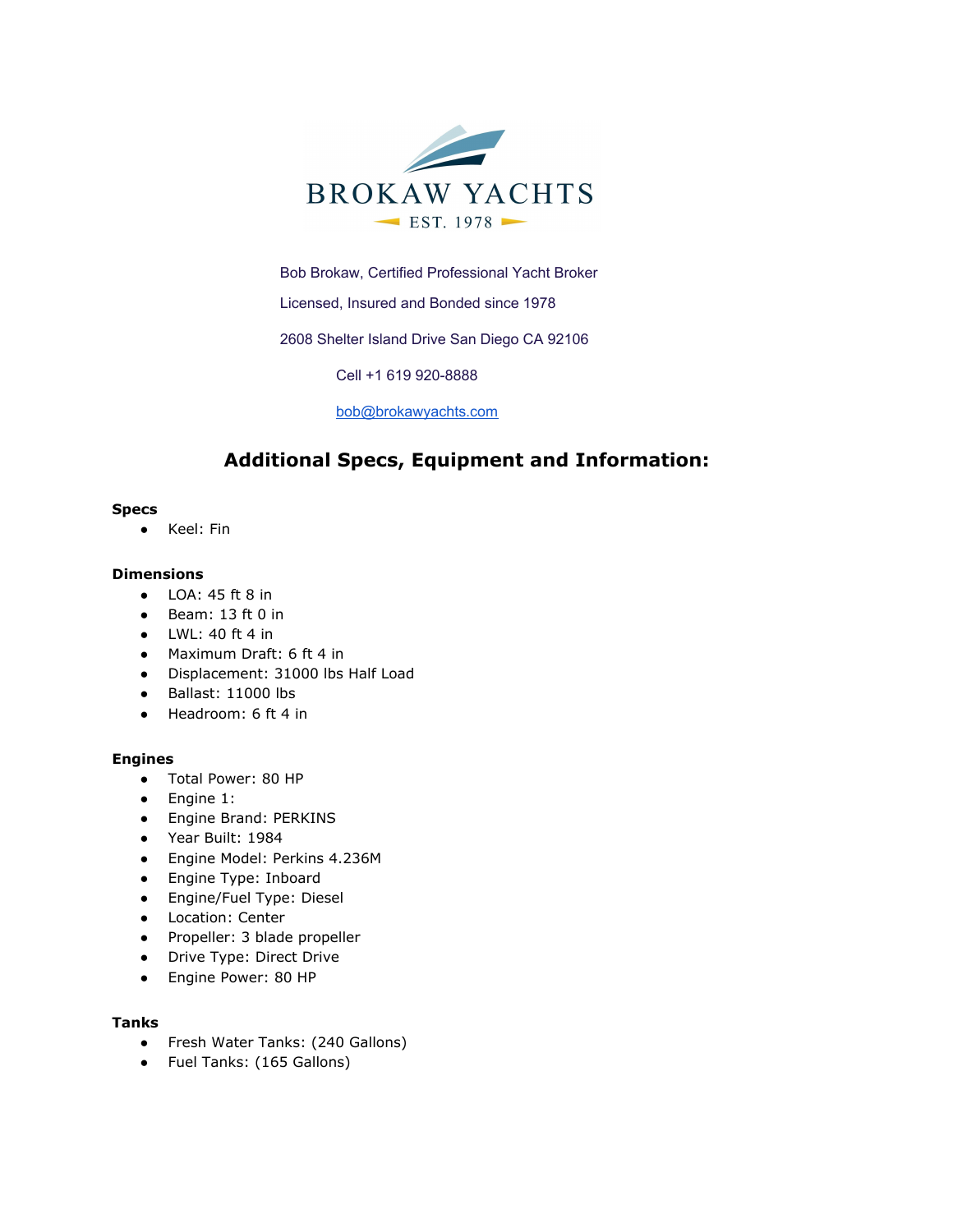# **Accommodations**

- Number of cabins: 3
- Number of heads: 2

# **Electronics**

- Depthsounder
- TV set
- Autopilot
- GPS
- Navigation center
- VHF
- Radar
- Radio
- Wind speed and direction
- Compass
- Plotter

# **Sails**

- Furling genoa
- Furling mainsail BOOM FURLING
- Gennaker/Cruising spinnaker
- Storm jib
- Spinnaker

#### **Rigging**

- Electric winch
- Steering wheel
- Spinnaker pole

#### **Inside Equipment**

- Electric bilge pump
- Refrigerator
- Battery charger
- Manual bilge pump
- Hot water
- Deep freezer

# **Electrical Equipment**

- Generator
- Shore power inlet
- Inverter
- Electrical Circuit: 12V

#### **Outside Equipment/Extras**

- Swimming ladder
- Solar panel
- Outboard engine brackets
- Electric windlass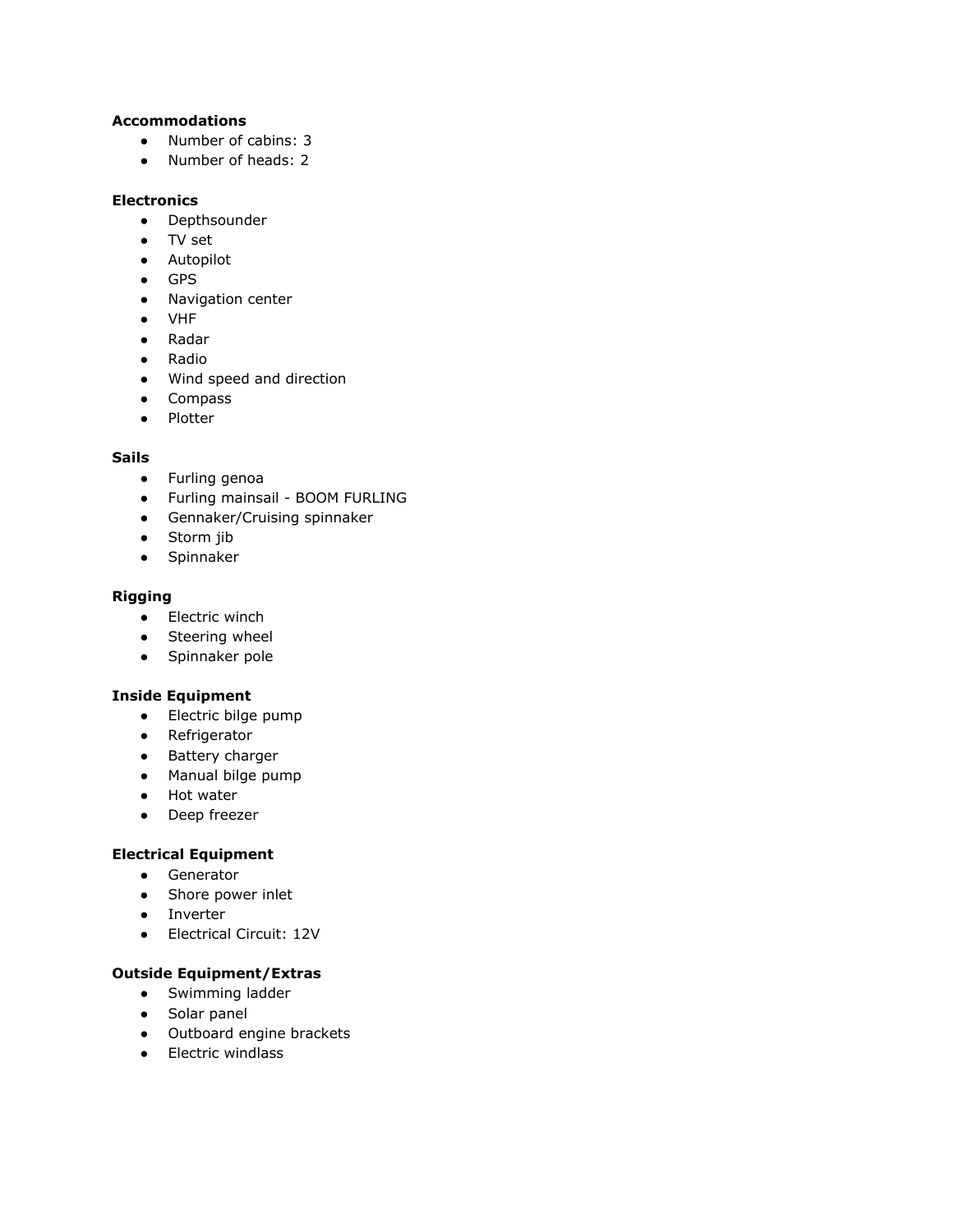#### **Covers**

- Genoa cover
- Bimini Top
- Spray hood

### **Update History Exceptional care by fussy owners**

 Sedoza Sakona has been updated, upgraded, and maintained continuously. Here's her list of updates in reverse chronological order. 2019 Updates

- Nov 2019 Hull polish and stainless polish. (\$1500)
- Oct 2019 Installed the polished stainless windscreen surrounds. (\$1200)
- Sep 2019 All standing rigging cleaned and polished in Ensenada. (\$150)
- Jul 2019 Replaced Perkins Main Engine Starter motor and procured a second new spare starter motor (\$300)
- Jun 2019 Complete fitment of new Theano aft electric head and removable black water tank. (\$750)
- Jun 2019 Replaced one Optima start battery just out of warranty. (\$250)
- Jun 2019 Complete Exhaust Elbow Replacement including Wet Exhaust and all engine hoses, clamps, studs. (\$1750)
- Mar 2019 Repainted engine bay. (\$1500)

#### 2018 Updates

- Dec 2018 Check standing rigging tension. Replaced failed jib furling block.
- Aug 2018 Check all standing rigging and masthead.
- Jul 2018 Completed install of 1050W of solar panels on the arch. Individual Victron controllers and isolators installed. Wiring from arch to main DC bus bars completed. (\$2900)
- Jun 2018 **NEW** Electric Lewmar Evo winches for raising and lowering the new furling mainsail. (\$4500)
- Jun 2018 **NEW** Schaeffer furling boom (\$14,000)
- Jun 2018 **NEW Zoom** mainsail (\$4,500)
- May 2018 Completed installation of B&G Triton T3 Autopilot and NAC3 controller integrated with the B&G System (\$3500)
- Apr 2018 Installed Chartplotter integrated IR camera for rudder and autopilot monitoring (\$100)
- Mar 2018 Install new B&G Triton autopilot controller in helm (\$500)
- Feb 2018 Replaced the original Espar heater with NEW

# 2017 Updates

- Nov 2017 Replaced gas locker hose (\$75)
- Oct 2017 Rebuilt gas bottle locker and replaced both gas bottles with composite 5-gallon cylinders. (\$550)
- Sep 2017 Replaced house batteries with four (4) Firefly Carbon Foam batteries (\$2,500)
- Sep 2017 Swapped 320ft anchor chain end to end. Repainted every 25ft. Fitted new Wasi swivel ball. (\$300)
- Aug 2017 **ALL NEW** interior seat cushions. (
- Aug 2017 Completed repaint of the sail locker, rope locker, and anchor chain locker. (\$250)
- Jun 2017 Replaced original steering binnacle with a new custom-built helm pod. NEW single lever Vetus engine control system installed. (\$2950)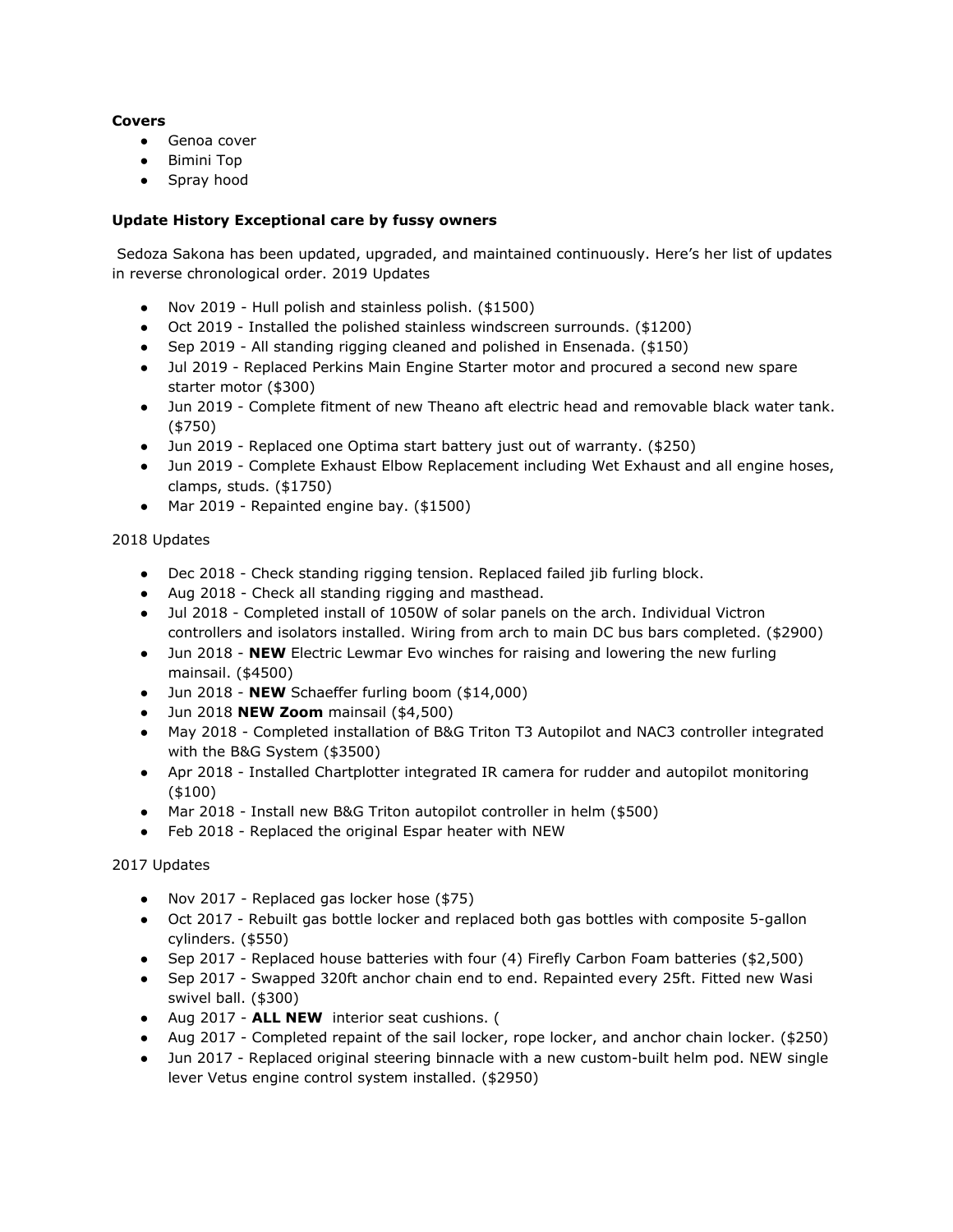- Feb 2017 Completed install of B&G Chartplotter, AIS, Intertial Compass, ForwardScan Sonar, 4G Radar, Gofree Wifi and NMEA2000 network (\$13,000)
- Jan 2017 Replaced all bilge pump float switches with a removable arm and solid-state float switches (\$350)

2016 Updates

- Nov 2016 Installed the new hard dodger windscreen. (\$1400)
- Aug 2016 Retension standing rigging after mast stepping.
- Aug 2016 Haulout at Canal Boatyard Seattle. , Bottom job and mast step, to install B&G network cables, masthead wind indicator, radar, new VHF aerial masthead cable, NEW Lunasea Masthead Light, and numerous camera and power wires.
- Installed NEW Spartite mast collar at the deck. The black water tank thru-hull replaced with a new Groco unit.
- Removed and fiberglassed the original anchor washdown thru-hull. Seahawk Biocop bottom paint applied. (\$2700)
- Jul 2016 Replace furling jib UV protection, restitched, and spreader wear patches replaced. (\$1200)
- Jun 2016 Complete install of the hard dodger. (\$3200)
- Apr 2016 Replaced all standing rigging with new ALMS wire and Sta=Loks. (\$8500)
- Mar 2016 Replaced both starting batteries with Optima Batteries. (\$600)
- Feb 2016 Replace Freezer Frigoboat Evaporator (\$400)
- Jan 2016 Check standing rigging tension. Inspected all standing rigging and masthead. Serviced jib furler bearings.

2015 Updates

- Nov 2015 Completed replacement of the entire teak decking with synthetic teak decking (\$21,000)
- Oct 2015 Check babystay rigging tension.
- Jun 2015 Check standing rigging tension.
- Jun 2015 Physically and non destructively tested the port chainplates. No evidence of crevice corrosion or cracking. (\$800)
- May 2015 Install Fuel Cutoff Valve and Fuel Polishing Diverter. Replaced Diesel hoses in the engine bay. (\$150)
- Replace Walbro Diesel Electric Fuel Pump (\$200)
- Mar 2015 Haulout at KKMI in Richmond Calfornia. Full through-hull inspection using borescope and photos, replace numerous below waterline hoses. Maxprop serviced and lubricated. All zincs replaced. Hull polished and Gelcoat scrapes touched up. ZSpar Gold bottom paint applied. (\$5200)
- Feb 2015 Repainted the aft shower doors
- Feb 2015 Replace Main Engine Perkins Lift Pump (\$150)

2014 Updates

- Nov 2014 Replace Damaged 30A Shore Power Cord (\$200)
- Jun 2014 Install New Engine Room Lighting (\$170)
- Mar 2014 Procure new LED Mast Head Light and Strobe (\$200)
- Feb 2014 Replace all interior lighting with LEDs (\$300)

2013 Updates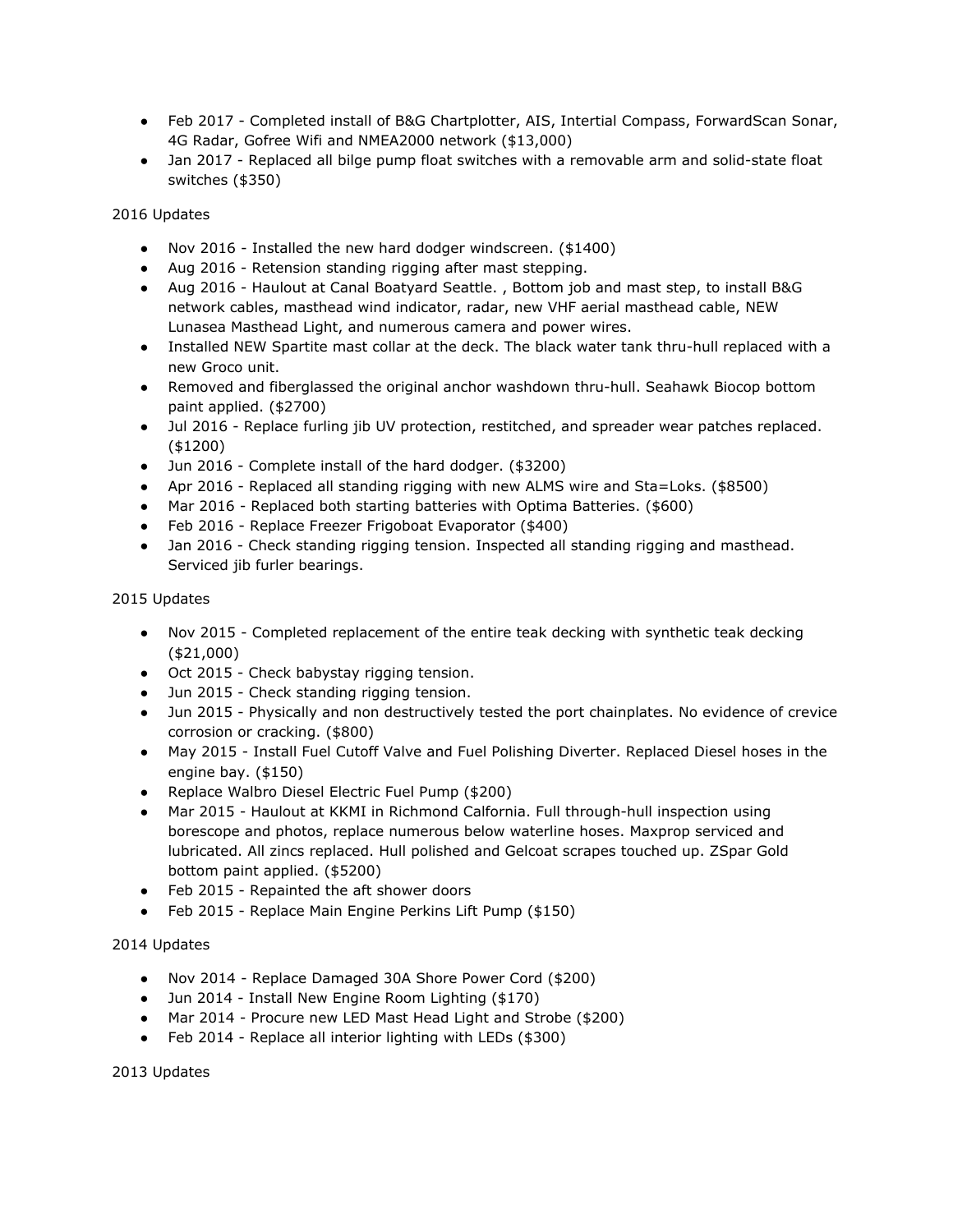● Replaced all Running Rigging and numerous Blocks (\$3100)

#### **Accommodations**

The headroom is 6' 4" thru most of the interior.

The forward-most compartment is a deck forepeak locker containing the anchor rode and sail storage and a large deck hatch with plexiglass lense.

Aft of the sail locker is the VIP Head, shower, vanity with sink.

The fabulous VIP Forward Stateroom/Office follows and features a double berth upper and a single berth below. The double upper berth can convert to storage or a child's bunk with the single berth becoming a large straight settee — loads of storage under top double and behind and under the single/settee. Starboard is the desk and closet with additional storage.

# **Sailability**

- The Liberty 458s are renowned as comfortable, fast, and safety under all sea conditions.
- She is cutter rigged 46 feet in length with a 12-foot 6-inch beam. She has a 6-foot 10-inch draft and 65-foot mast height (bridge clearance 63.5 feet from the waterline). She has ample sail area, including a 400 square foot boom furling main, 130% genoa, 900 square foot asymmetric, and a 1300 square foot spinnaker. A storm trysail and storm trysail are included.
- She is 44,000 lbs fully laden with 185 gallons of fuel, 240 gallons of water, and fully provisioned.
- She sails well in 40+ knots. She sails well in light air and does not suffer from lee or weather helm. She sails well under jib/genoa alone. She has a comfortable motion, yet with a good turn of speed producing 200 Nm days on a beam reach.
- 2017 New B&G autopilot with T3 hydraulic ram. Runs flawlessly and integrated with a full B&G system, including Zeus2 at the helm and Triton autopilot controller at the helm. Backup electric Auto marine 3000 autopilots.
- The three blades Maxprop gives excellent maneuverability under power and in reverse and adds 1/4 to 1/2 knot of speed under sail when the blades automatically feather.
- Fleming Windvane mounted on transom

# **Navigation**

Complete B&G integrated system including:

- Zeus2 chart plotter and Triton autopilot controller at the helm
- T3 hydraulic autopilot
- 4G broadband dual radars
- DST200 depth, speed, and water temperature
- Forwards can sonar which gives depth redundancy
- GoFree wireless to allow access to the Zeus2 on a tablet. This unit is configured as a wifi bridge and not an internet-accessible access point. We do not connect safety or mission-critical systems to the internet. All updates are completed in port with SD cards to avoid bricking and the introduction of vulnerabilities and latent defects from the vendor software patches. We have experienced this before with B&G resulting in electronic units being replaced under warranty and taking some weeks to turnaround.
- Charitable VHF Icom 506 integrated with B&G nmea2000 network for AIS and GPS messages. Masthead 3 db aerial and Command mic located at the helm.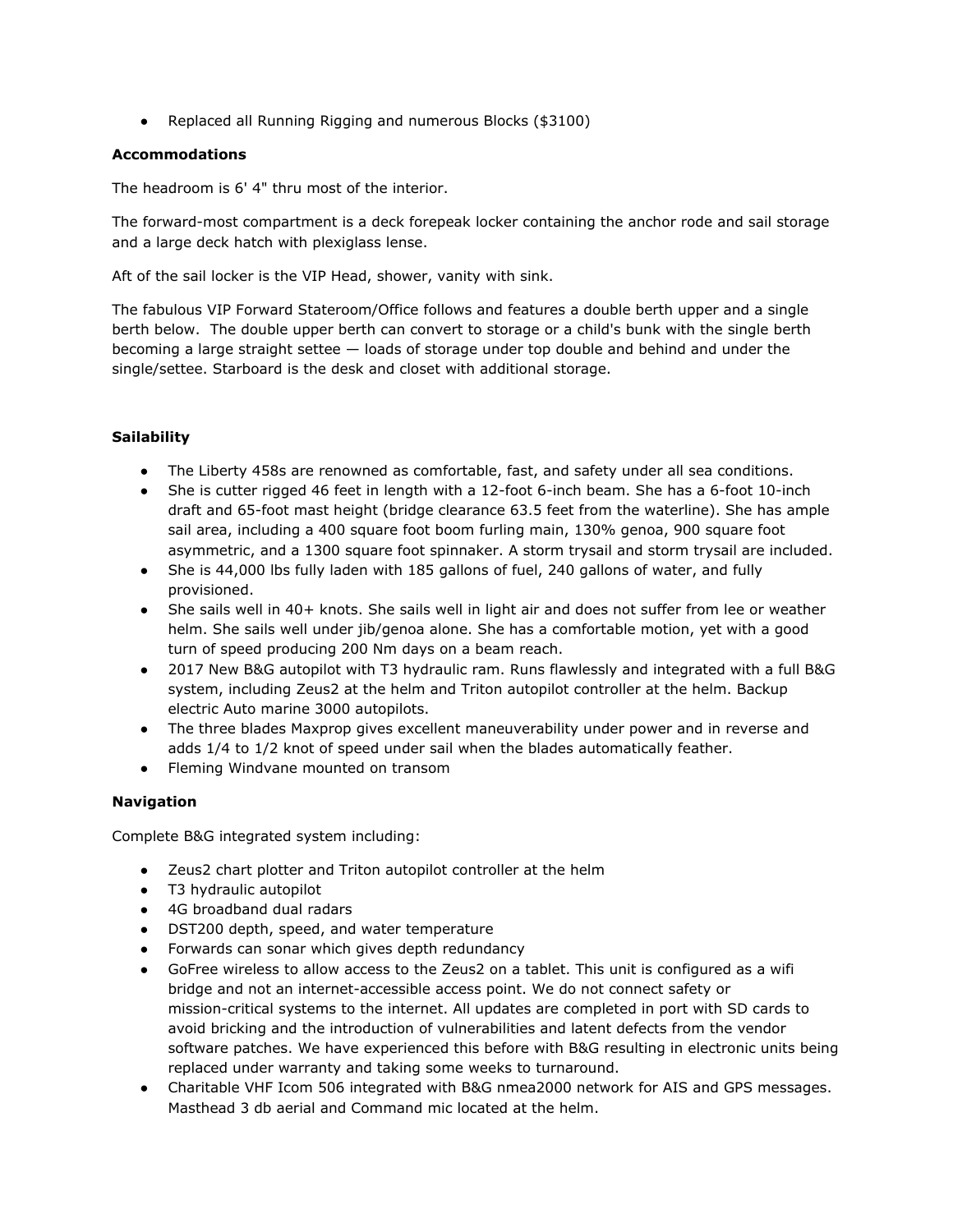- Second, fully redundant ICOM VHF mounted in the cockpit with an aft arch 6db aerial
- Charitable mounted Ipad dedicated to B&G remote viewing.
- Helm activated 135 db horn mounted on a mast. Loud hailer connected to Icom M506 VHF. Also has fog horn and warning horn functionality

# **Sails and Rigging**

- NEW 2017 Two Electric Lewmar Evo winches
- Schaeffer boom furler and new fully battened furling mainsail. The mainsail is also the storm trysail. It can be reefed, deployed, or retracted at any point of sail. Also equipped with end fittings are Staloks, including Staylok turnbuckles and backstay aerial isolators. All standing rigging mechanically cleaned in 2019.
- Storm Staysail Pt Townsend Sails (2002)
- **Staysail Lee**
- Trysail Pt Townsend Sails (2002)
- Asymmetric Spinnaker Lee Sails 1300 sq ft
- Asymmetric Spinnaker UK Sails 900 sq ft
- Spinnaker Pole

#### **Safety**

- EPIRB (new as of Aug 2018 and primary EPIRB) ACR GlobalFix Pro (NOAA registered Aug 2018) located at top of companionway steps
- EPIRB (battery replacement suggested for Nov 2012 but tests ok) ACR GlobalFix reregistered as a backup. Stored in a ditch bag.
- SOS recovery ladder fitted to toerail as the vessel has high freeboard making self-recovery of a MOB very difficult without this deployable cargo net ladder.
- MOB deployable inflatable life pole
- Walder boom brake fitted to dedicated boom bail
- On deck, lifeline tapes are fitted from aft to the forward stanchions
- Parachute and 1-inch line is provided. The foredeck has a samson post capable of carrying large loads. Galerider drogue also provided
- Two 200 foot 3 braid 1-inch lines are provided which can be run from the aft deck as trailing warps
- Fire Extinguishers
	- Two gross weight 8lb fire extinguishers below located either side of companionway steps. One in the galley and one at the chart table. Marine Type USCG Type A Size Type B-C Size 1. USCG Approval Number 162.028/EX3622. Purchased Nov 2013
	- One 2lb 8 oz fire extinguisher Located in the aft stateroom. Marine Type USCG Type B-C Size 1. USCG Approval Number 162.028 / EX 2102
	- Two gross weight 4lb fire extinguishers located in a mesh bag under the helm. Marine Type USCG B-C Size 1. USCG Approval Number 162.028/EX3622
	- Engine room extinguisher is a Seafire FH 100A automatic unit.

#### **Bilge Pumps**

● Two PAR 34600 bilge pumps are fitted under the grille at the companionway steps. The primary pump is connected to the counter and bilge pump 1 circuit breaker. Bilge pump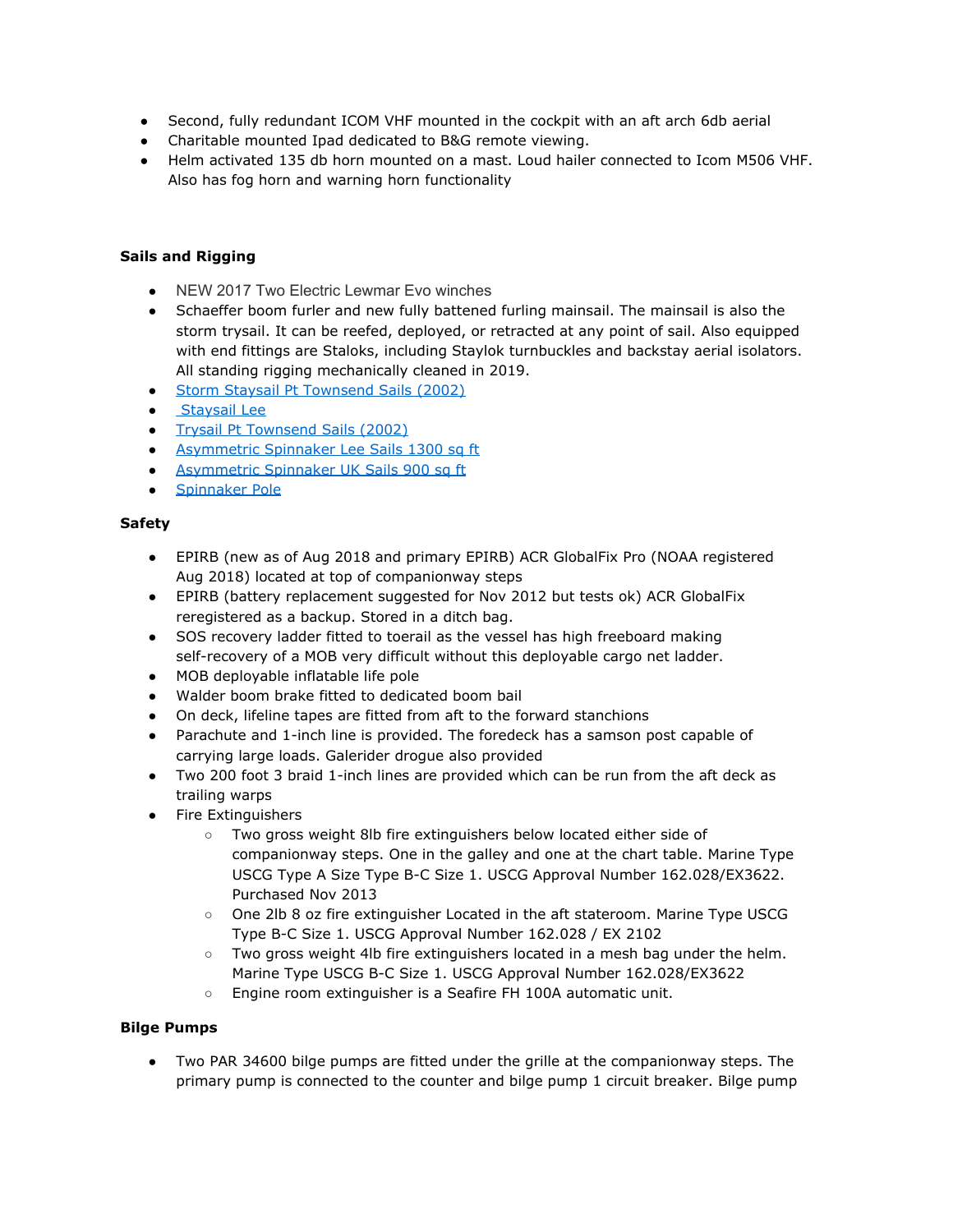2 is connected to an off / auto and on the switch (normally auto). Spare gilmer belts and valve kits are included in the ship's stores.

- All float switches are fitted to a quick release stainless arm under the companionway steps in the main bilge. All float switches have 2 pins Deutsch connectors and can be connected to any of the two PAR 34600 bilge pumps. Switches are fitted at 3 levels. 2 inches above the bottom of the bilge, 6 inches up and 10 inches up. Multiple switch types are fitted including lever arm and solid-state. Typically pump 1 is fitted at the bottom float switch and bilge pump 2 is fitted to the middle float switch although any float switch can be used with any pump. We've found the Rule lever arm switches to be very unreliable and have been progressively replacing them with Johnson and Water Witch solid state switches. She is a dry boat and it's only a leaking grey water tank that triggers any bilge pump counts when it overflows.
- A whale gusher manual bilge pump is fitted under the cabin sole adjacent to the chart table.
- All bilge pumps have functional one-way gate valves and pickup screens.

# **Communications**

- Charitable
	- ICOM M710 SSB and Pactor II Pro modem
	- ICOM IC-735 Ham radio
	- ICOM M-506 with integrated AIS and DSC connected to masthead 3db whip aerial (MMSI 503020950). Commandmic located at helm integrated with charitable Icom M506. Icom M506 connected to mast mounted loud hailer which also has foghorn and warning horn functionality.
- Cockpit
	- ICOM M-502 VHF with DSC (GPS aerial not fitted) connected to arch mounted VHF aerial (MMSI 503020950)
	- Two ICOM handheld VHF radios an ICOM IC-M2A and Icom IC-M3A and chargers Single sideband radio

# **Cockpit, Helm and Dodger**

- Custom helm with single lever Vetus engine and transmission controls, instrumentation, and switchgear integral at the wheel.
- Custom windscreen and hard dodger. The hard dodger is fitted with a locking Lewmar pilot hatch to allow the helmsperson to standup with 360-degree visibility.
- The cockpit is comfortable for two people to sail handling though it safely fits 6. Comfortably 2 people can lie either side of the helm while on long passages. The dodger is low and situated to minimize windage. The new furling boom has been situated to allow the helmsperson to stand at the helm with the pilot hatch open and have head clearance to the underside of the boom. So no head strikes from a gybing boom.
- 4 USB charging ports and 2 cigarette style 12V charging ports. 110V AC is also available at the helm.
- LED lighting partially installed but not yet wired.

# **Anchoring**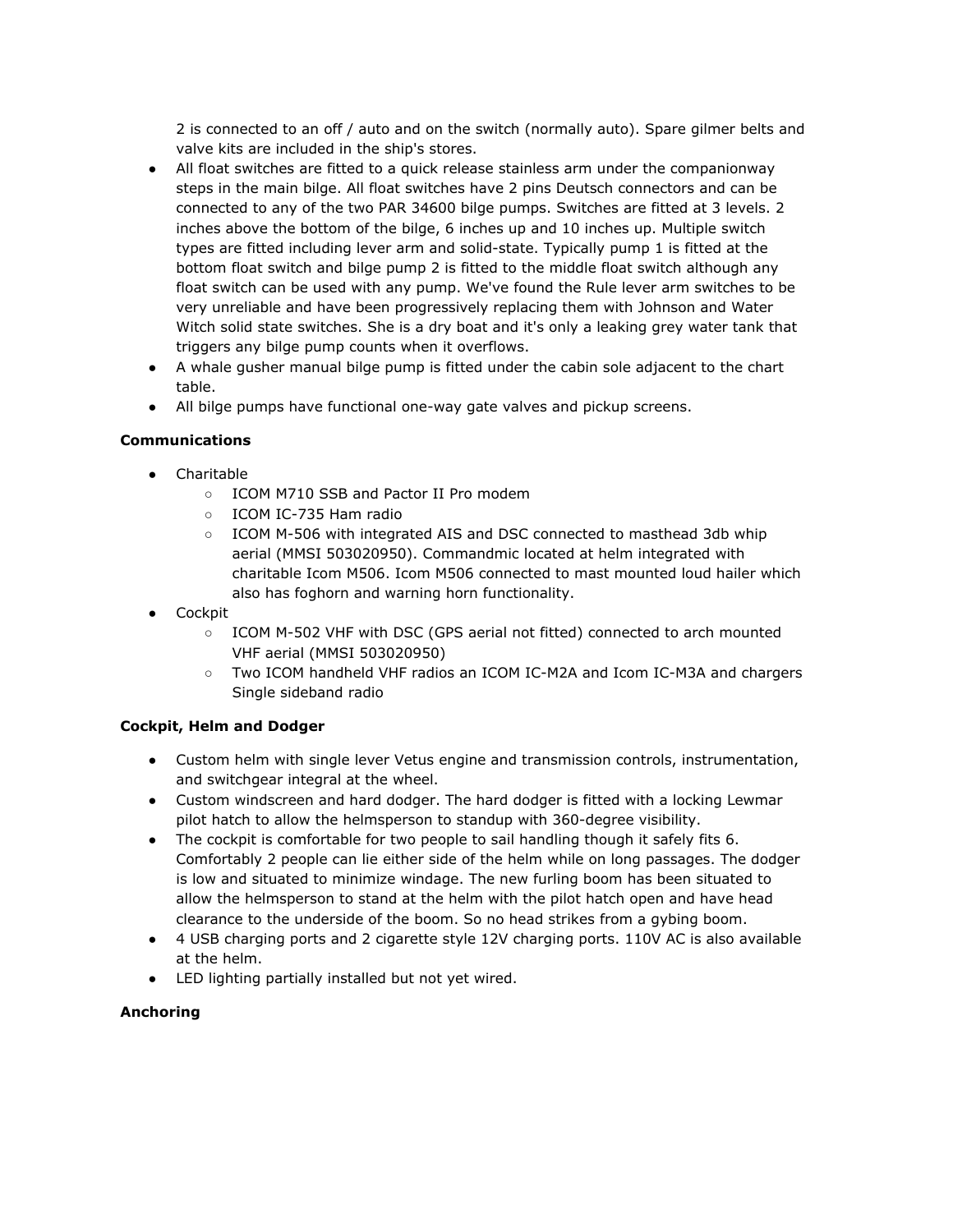• The main anchor is an 88lb Rocna with 325 feet of 5/16 inch G4 chain. The chain is in good condition and has been reversed in 2017. She has a Wasi Lloyds certified stainless steel swivel.

#### **Interior and Accommodations**

- Aft island queen bunk Sleeps 2. No lee cloths.
- Port and starboard salon settees are full-length berths of over 2 meters ( 7 ft) in length and equipped with lee cloths.
- The forward stateroom is configurable as an stbd sea berth and upper-level berths over 2 meters ( 7 ft). Also configurable as a full size two-person sleeping bunk and the single sea berth becomes readily accessible storage under the bed.
- Separate workshop, chartable, galley is a U shape for safety at sea, salon table is comfortable to sit at. Handholds and fiddles throughout the yacht making below decks safe in confused seas.
- 110+ lockers with a full complement of stores, spares, tools and specialized equipment.
- Separate inbuilt 12V fridge and freezer with Dometic K50 compressors and keel cooled. Fully functional with remote temperature and humidity monitoring. The fridge has a battery-powered circulation fan which stabilizes temperature and provides more consistent cooling.
- Four burner propane Broadwater stove and oven. Fully functional. Dual 4 gallon composite propane bottles fitted to a dedicated gas locker on deck.
- Dedicated space for storing two laptops on the chartable. The chart table has under chart storage, SSB with Pactor modem and edge port USB connection, HAM HF, VHF with DSC, iPad. Multiple 12V DC and 110V AC charging sources.
- Paper chart books for all of the US West Coast. New as of 2017.
- A new diesel heater has been fitted. New exhaust, fuel pump, and controller are supplied but not fitted.
- $\bullet$  6 x 12V cooling fans
- LED lighting (white and red) throughout
- 2 heads. The forward head is just behind the sail locker. Plumbed to 40-gallon holding tank. Aft head ( new electric 2018) and shower. Shower and aft sink drain to grey water sump. Aft head plumbed overboard and to a portable and removable holding tank. Not used in the harbor or no pump out areas unless with the holding tank. ( a new electric head is waiting to be fitted to replace the forward Racor)
- Espar diesel forced air heating system

# **Water and Diesel Tankage**

- (240) gallons of freshwater in four tanks. Tanks 3 and 5 are on the port side, and tanks 4 and 6 are on the starboard side.
- Spectra 380C 12V DC watermaker. Watermaker is currently pickled and not used at this time.
- 185 gallons diesel capacity in tanks 1 and 2. An additional 20 gallons contained in four jerry cans on deck.
- Tank tender is connected to the two diesel tanks and four water tanks and the forward black water tank. The label Tank 1 is the port diesel tank. Tank 2 is the starboard diesel tank. Both diesel tanks have screw-in dipsticks under the salon floor. The label tank 9 is the blackwater tank.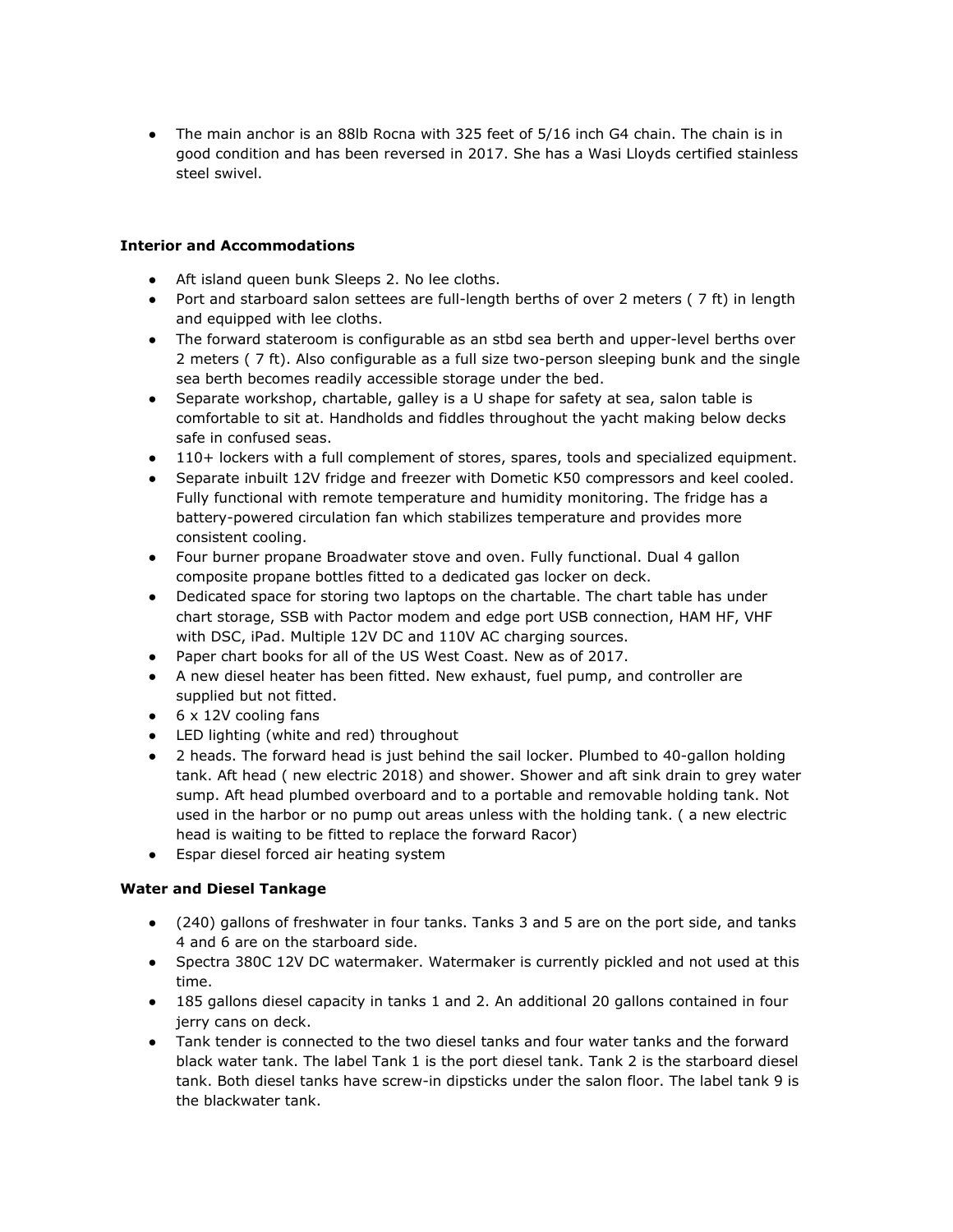● Overfilling the water tanks will spill into the bilge resulting in bilge pump cycles.

# **Driveline**

- Perkins 4-236 main engine. 4173 hours. It runs excellent and is super reliable. Fitted with electric engine oil preluber. This device has been in use before every engine start since 1990. The engine has no leaks, no discernible oil burn and is super reliable. Max rpm we use if 1800 rpm resulting in approximate consumption of 1 gallon per hour. most economical cruise at 1500 rpm +/- 100 rpm. Results in cruise speed of 7 knots. Max hull speed of 8.5 knots.
- Dual Racor centrifugal primary filters. 10-micron filters replaced Aug 2018. The main engine has a 2-micron final filter. Walbro electric fuel pump and main engine mechanical lift pump replaced 2015 and both have less than 200 hours use.
- 185 gallons diesel in two tanks. Both tanks inspected and cleaned in Aug 2018. No leaks, no water just a thin film of fine sediment removed. All refuels are fed through a prefilter ensuring no water ingress through fuelling.
- Transmission is a Borg Warner Velvet Drive. Oil is clean and the transmission performs flawlessly
- 3 blade max prop and PSS shaft seal in excellent condition.

# **Electrical Generation and Monitoring**

- The aft arch has one kilowatt of solar installed. This is enough power to generate 4 to 5 KW on most days and more than enough power to keep up with refrigeration and any other electrical need.
- Each panel is 350W, and on sunny days, this will recover all house bank loads consumed overnight. It will also heat hot water, and carry any underway loads.
- The main engine has both a 55 Amp and 120 Amp alternators, which is sufficient to recover all house banks, starter banks, and even heating hot water electrically.
- Kubota single cylinder 7 kW 12V DC generator is fitted with a 12A 120Amp alternator and also heats water in the water heater through its heat exchanger. The generator runs well under load and has only 1227hours.
- The hot water system has a 240V 2500W heating element, which generates about 600W of heating on 110V through the inverter or consumes about 50A through 12V. Hot water can be heated through the inverter on 110 with the generator running or on 12V with either the generator running or from solar panels deployed in full sun.
- House bank is four 4 X 100 Ahr Carbon foam batteries in two banks of 12V 200Ahr. (new in 2018 These are more tolerant of deeper discharge cycles and sulfation. Extensive data capture demonstrates the carbon foam batteries charge faster and provide much greater discharge capacity than any other lead-acid technologies.
- The start battery bank is two spiral wound Optima sealed 750A start batteries (new in 2016 and 2019)
- The 3 x 350W solar panels all have individual Victron MPPT 100/30 SmartSolar charge controllers, are monitored through the Victron Bluetooth app on your tablet or cell phone.
- The house and the start batteries are all monitored through a Heart Interface Link 2000
- All new wiring run and installed for new and upgraded systems. All wiring old and new has been either cable tied or run in dedicated conduits.

# **Miscellaneous**